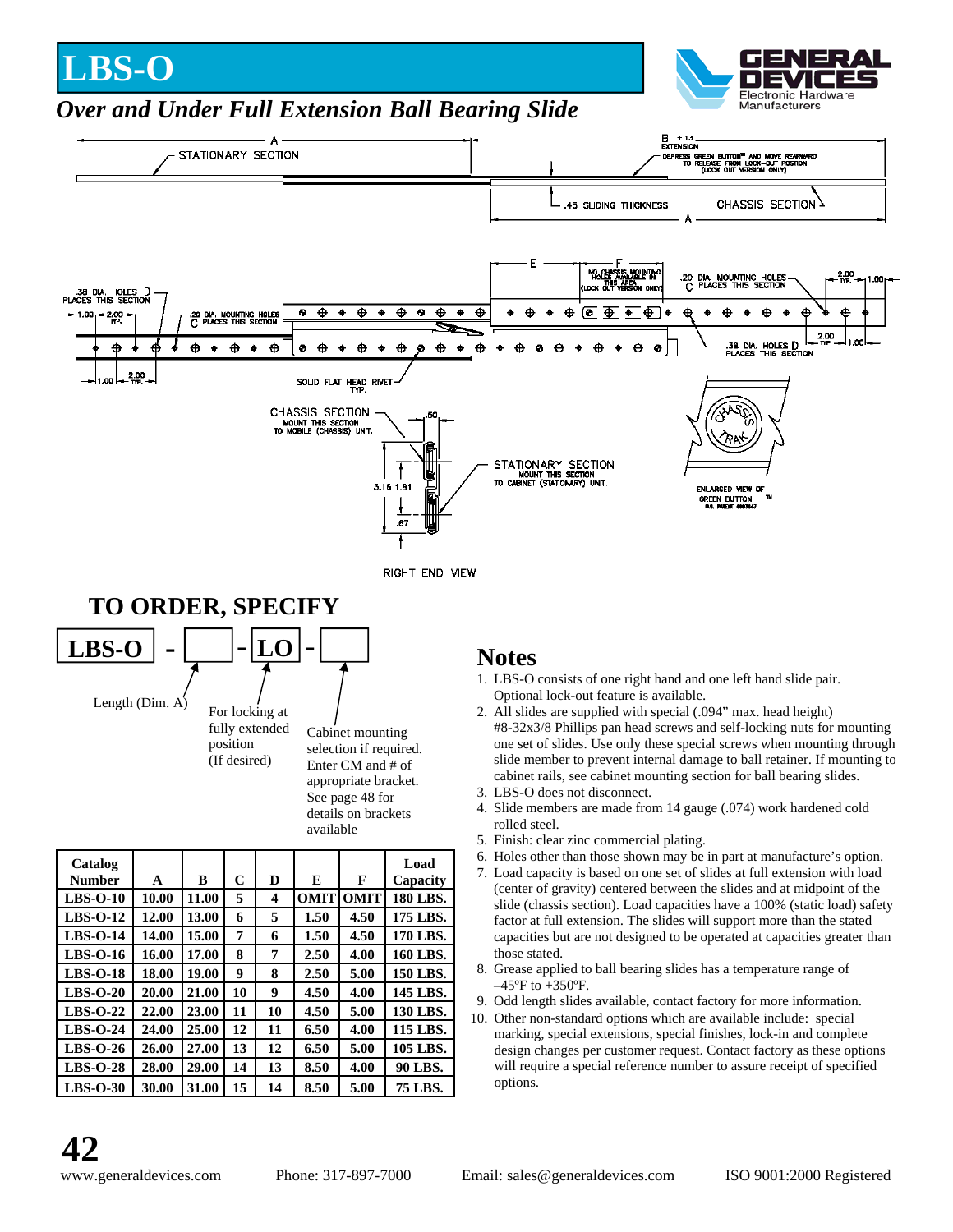## **Ball Bearing Slide Mounting Brackets**



| Matrix For Ball Bearing Slides & Appropriate Cabinet Mounting Brackets with Maximum Extension |                 |                 |                 |                 |                 |                 |                 |                 |                 |                 |                 |                                                                                                                |
|-----------------------------------------------------------------------------------------------|-----------------|-----------------|-----------------|-----------------|-----------------|-----------------|-----------------|-----------------|-----------------|-----------------|-----------------|----------------------------------------------------------------------------------------------------------------|
|                                                                                               |                 |                 |                 |                 |                 |                 |                 |                 |                 |                 |                 | CM1/Ext.]CM2/Ext.]CM3/Ext.]CM4/Ext.]CM5/Ext.]CM6/Ext.]CM7/Ext.]CM8/Ext.]CM9/Ext.]CM11/Ext.]CM12/Ext.]CM14/Ext. |
| $LBS-11$                                                                                      | $\bullet$ /1.00 | $\bullet$ /1.00 | $\bullet$ /3.16 | $\bullet$ /6.16 | $\bullet$ /1.00 | $\bullet$ /2.40 |                 |                 |                 |                 |                 | $\bullet$ /6.16                                                                                                |
| $LBS-12$                                                                                      | $\bullet$ /1.00 | $\bullet$ /1.00 | $\bullet$ /3.16 | $\bullet$ /6.16 | $\bullet$ /1.00 | $\bullet$ /2.40 |                 |                 |                 |                 |                 | $\bullet$ /6.16                                                                                                |
| $LBS-O$                                                                                       | $\bullet$ /1.00 | $\bullet$ /1.00 | $\bullet$ /3.16 | $\bullet$ /6.16 | $\bullet$ /1.00 | $\bullet$ /2.40 |                 |                 |                 |                 |                 | $\bullet$ /6.16                                                                                                |
| $LBS-21$                                                                                      |                 |                 |                 |                 |                 |                 |                 |                 | $\bullet$ /1.45 |                 |                 |                                                                                                                |
| $LBS-22$                                                                                      |                 |                 |                 |                 |                 |                 |                 |                 | •/1.45          |                 |                 |                                                                                                                |
| $LBS-32$                                                                                      |                 |                 |                 |                 |                 |                 |                 |                 |                 |                 | $\bullet$ /1.45 |                                                                                                                |
| <b>CLB-203</b>                                                                                | •/1.36          | •/1.36          | $\bullet$ /3.53 | $\bullet$ /6.53 | $\bullet$ /1.36 | $\bullet$ /2.77 |                 |                 |                 |                 |                 | $\bullet$ /6.16                                                                                                |
| $CLB-223$                                                                                     |                 |                 |                 |                 |                 |                 |                 |                 |                 | $\bullet$ /1.19 |                 |                                                                                                                |
| $CLB-305$                                                                                     |                 |                 |                 |                 |                 |                 | $\bullet$ /1.77 | $\bullet$ /1.77 |                 |                 |                 |                                                                                                                |
| <b>CLB-307</b>                                                                                | •/1.36          | •/1.36          | $\bullet$ /3.53 | $\bullet$ /6.53 | •/1.36          | $\bullet$ /2.77 |                 |                 |                 |                 |                 | $\bullet$ /6.16                                                                                                |
| $CLB-315$                                                                                     | $\bullet$ /1.00 | $\bullet$ /1.00 | $\bullet$ /3.16 | $\bullet$ /6.16 | $\bullet$ /1.00 | $\bullet$ /2.40 |                 |                 |                 |                 |                 | $\bullet$ /6.16                                                                                                |







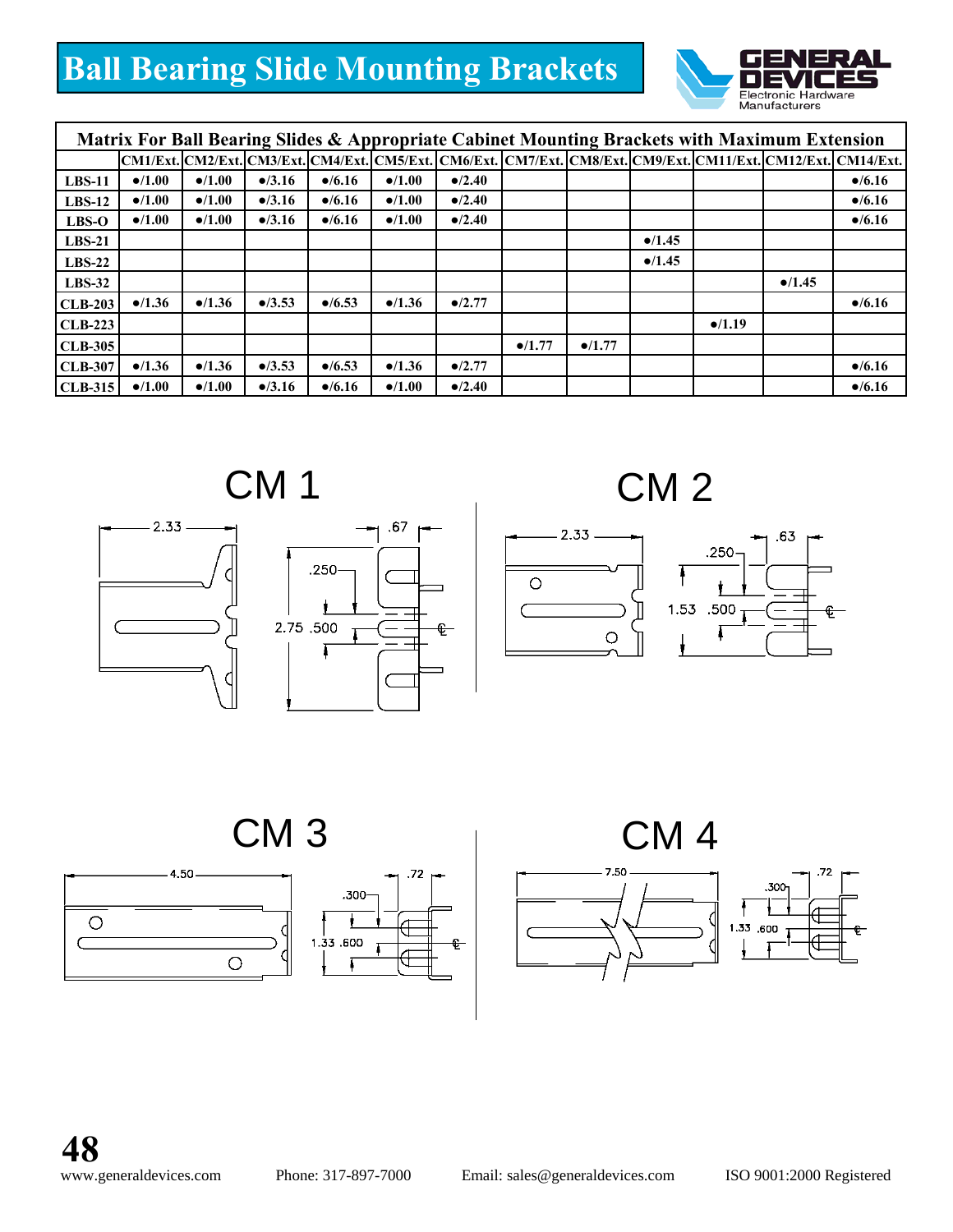

CM 5 CM 6





SUPPLIED IN PAIRS (RIGHT HAND AND LEFT HAND)